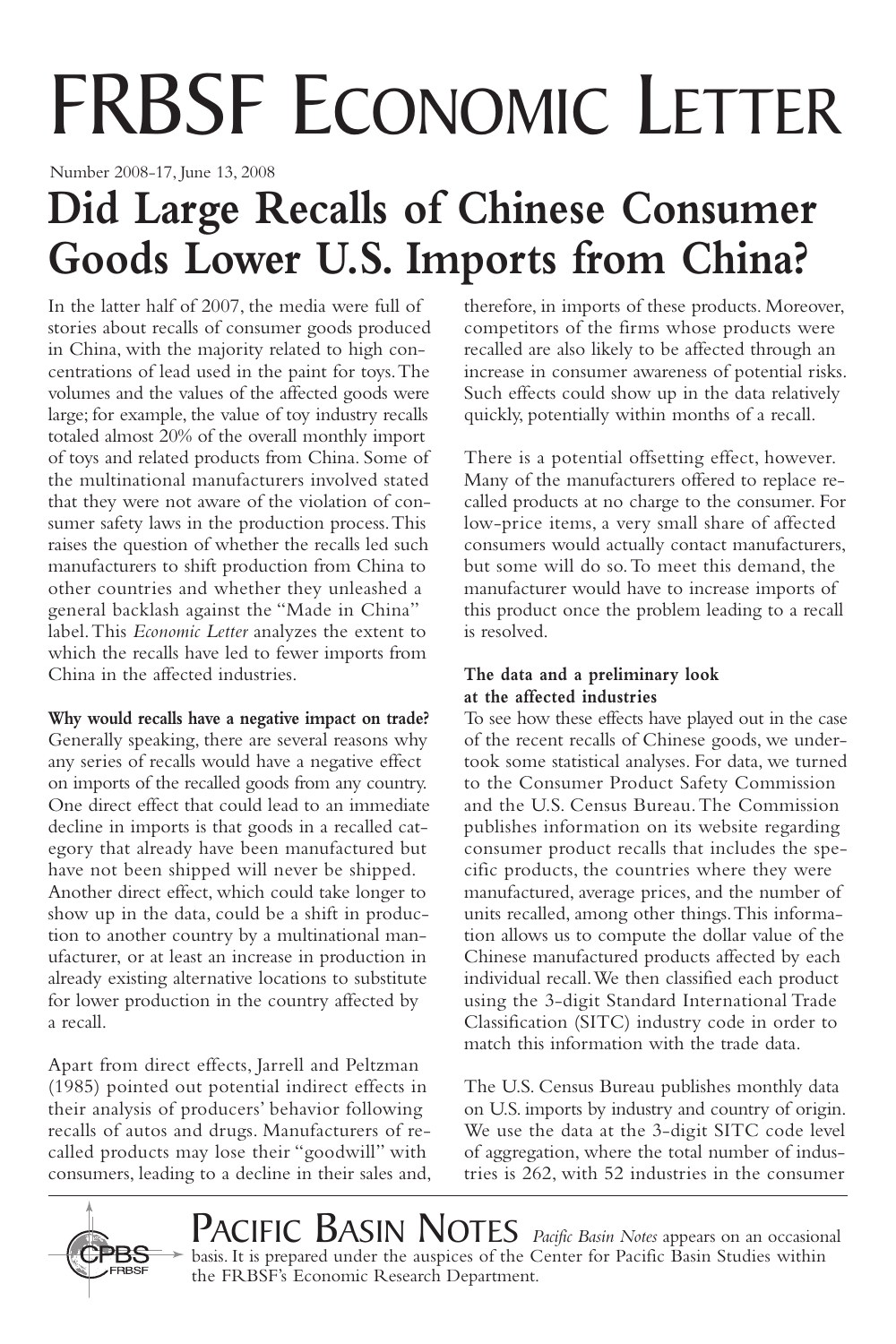products category. In these industries, 189 product groups overall and 46 product groups in the consumer products category were consistently imported from China between 2000 and 2007.

Based on these data, we limited our analysis to the 63 industries that accounted for 92% of all imports from China in 2007.Among these, 13 experienced recalls in the third quarter of 2007.Their share of total imports from China in 2006 is presented in Figure 1, along with the value of the recalls as a percentage of monthly imports from China in a given industry.We choose the 2006 share because the 2007 share might be affected by recalls.The 13 industries affected by recalls in the third quarter of 2007, when combined, represent almost 40% of total imports from China.

As the figure shows, recalls in "toys, baby items" and in "furniture, bedding" were quite substantial, especially because the volume of imports in these industries is large. In absolute terms, recalls amounted to more than \$2.5 billion in each of these industries, which represents about 10% of monthly toy industry imports from China and about 20% of monthly furniture industry imports from China.The other category substantially affected by recalls was household appliances; here, the recalls amounted to about \$3 million, or 5% of monthly imports from China by this industry.

#### **Forecast results**

Our aim is to study the effect that the recalls of products manufactured in China had on U.S. imports from the affected industries in that country. In doing so, it is obviously not enough to look only at the dynamics of imports, because they may be affected by many other factors, such as seasonal fluctuations in demand and transportation costs.Therefore, to isolate the effect of recalls, we use monthly data between 2000 and the second quarter of 2007 on imports from each of the selected 63 industries to forecast what the imports in these industries would have been in the second half of 2007.Therefore, we forecast imports in each of the 63 selected industries in the second half of 2007 using lagged monthly imports in these industries as well as indicators of each month and of Chinese NewYear in order to control for seasonality.

Unpredictable changes occur all the time in the economy, and therefore our forecast, of course, does not correspond to actual imports, either for industries affected by the recalls or for industries

#### **Figure 1 Importance of recall industries and the value of recalls in these industries**



Bars: share of total imports (%).

Numbers in bold indicate the recall value as a share of monthly imports in the industry (%).

not affected. In fact, we find that, on average, we underpredict the volume of imports in the second half of 2007 by 5.1%.We have no reason to believe, however, that the direction of the error in our forecast would be different in industries affected by recalls as opposed to other industries for any other reason than the recalls themselves.

Figure 2 plots the actual and forecasted share of total imports from China for both recall and nonrecall industries.We can see that imports in nonrecall industries were on average higher than our forecasts, while imports in industries affected by recalls were on average lower.This indicates that recalls were likely responsible for slower growth in the affected industries' imports than we would have observed otherwise.

In order to see which industries are driving our results, we compute the percentage difference between actual imports and their forecasted values in the second half of 2007 for each recall industry. The results are presented in Figure 3, where a positive number means that actual volume of imports was larger than our forecast, and a negative number means that the actual volume of imports was smaller than our forecast.As mentioned above, the average difference between the actual imports and the forecast is 5.1%, which is represented by the thick line on the graph.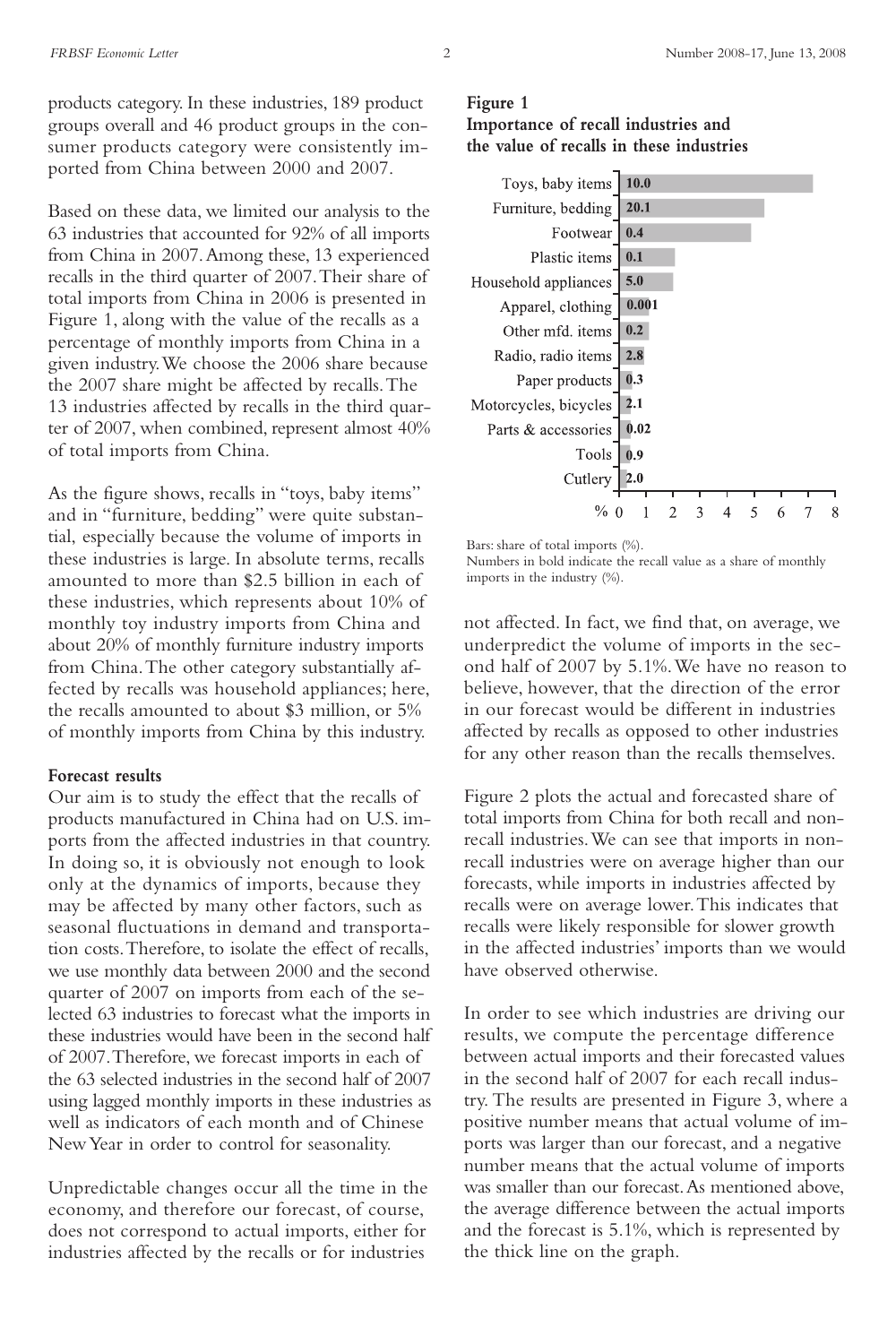#### **Figure 2**

**Differences between the data and the forecasts for recall and non-recall industries, 2007**





We can see that, in most recall industries, actual imports either fell short of our forecasts (negative values) or did not exceed our forecasts by as much as the average 5.1%. Imports in the toy and paper product industries, however, were larger than our forecasts, indicating either that recalls did not have much of an impact or that the need to replace recalled products led to a temporary boost in imports.

#### **Conclusion**

Given that we are limited to using data for only the three- to five-month period following the recalls, it is difficult to draw a firm conclusion from the analysis, because some effects of recalls,





Bars: Cumulative forecast error.

such as production relocation, could take a longer time.We can infer that, on average, and with the notable exception of the toy industry, recalls of consumer products manufactured in China did have an adverse effect on U.S. imports from China. These effects, however, are not particularly large, given the overall growth of imports from China, especially in the affected industries. It remains to be seen whether adverse reputation effects of product recalls on the "Made in China" label will eventually produce a substantial dent in U.S. imports from China.

| Christopher Candelaria    | Galina Hale |
|---------------------------|-------------|
| <b>Research Associate</b> | Economist   |

#### **References**

- Consumer Product Safety Commission: Recalls and Product Safety News. http://www.cpsc.gov/ cpscpub/prerel/prerel.html
- Jarrell, Gregg, and Sam Peltzman. 1985."The Impact of Product Recalls on the Wealth of Sellers." *Journal of Political Economy* 93(3), pp. 512–536.